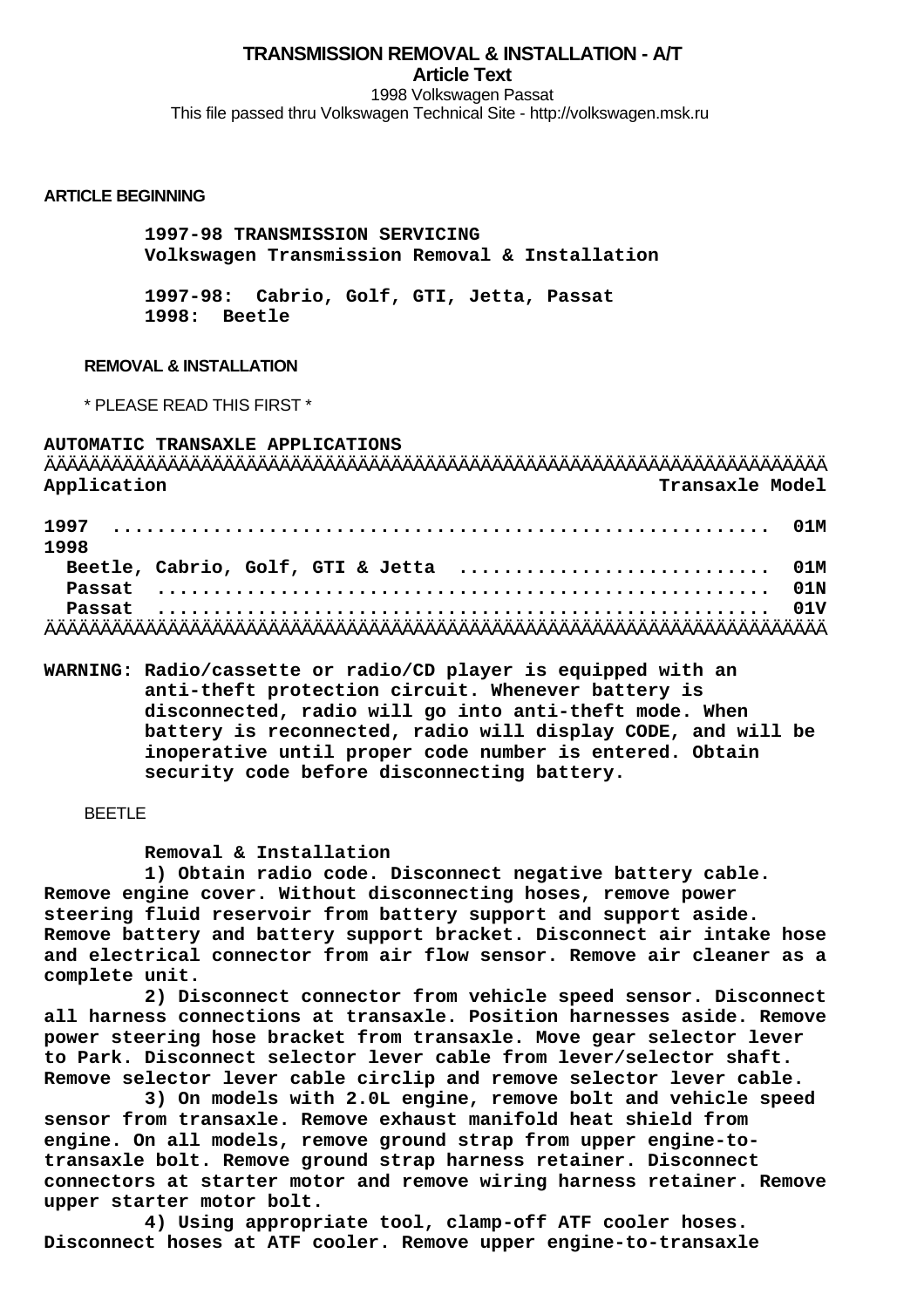**bolts. Support engine and transaxle assembly from top of vehicle using appropriate support fixture. Raise engine/transaxle assembly slightly. Raise and support vehicle. Remove left front wheel.**

 **5) Remove center and left noise insulation panels from bottom of vehicle. On models with turbo diesel engines, remove air intake duct from between intake air cooler (intercooler) and turbocharger. On all models, remove right noise insulation panel from bottom of vehicle. Remove protective cover from transaxle pan. Remove power steering line from starter motor and transaxle. Remove lower starter motor bolt and starter motor.**

 **6) Disconnect both axle shafts from transaxle flanges. Raise and support right axle shaft with wire. Remove transaxle center pendulum support. Remove auxiliary cooling fan (if equipped). Remove torque converter nut cover cap. Using appropriate tool, remove torque converter nuts (rotating crankshaft 120 degrees to access each nut). Turn steering wheel to full left lock.**

 **7) Mark position of ball joint bolts on left control arm. Remove ball joint bolts. Remove left coupling rod from left control arm and rotate coupling rod upwards. Swing wheel bearing housing outward. Guide left axle shaft out from between subframe and transaxle. Raise and support left axle shaft with wire. Disconnect exhaust at front double clamp. Remove front exhaust support (if necessary).**

 **8) Remove 2 top bolts from left engine-to-transaxle mount left support. Carefully tilt engine/transaxle assembly by lowering support bar left spindle 2.40" (60 mm). Remove left support assembly from transaxle. Install support rail (VW 457/1) to both pendulum support bolt holes in subframe. Install spacers totaling 2.40" (60 mm) between subframe and support rail.**

 **9) Install Support Device (VW 3300 A) and tighten. Using support device, tilt engine/transaxle assembly forward. Assemble Transaxle Support (VW 3282). Transaxle support must be installed with Adjusting Plate (VW 3282/2) to remove transaxle. Markings on adjusting plate indicate required supports.**

 **10) Position transaxle jack with transaxle support attached under transaxle. Place safety support pin on oil pan and secure it to transaxle housing. Turn transaxle axle shaft flange until flat side is vertical. Remove lower engine-to-transaxle bolts. Separate transaxle from engine while pushing torque converter from drive plate. Push torque converter against ATF pump.**

 **11) Lower transaxle slightly. While lowering transaxle, guide power steering line past transaxle. Carefully rotate and lower transaxle. While lowering transaxle, guide right axle joint past support. Ensure multifunction switch does not contact engine/transaxle mount.**

 **12) Secure torque converter to prevent it from falling. To install, reverse removal procedure. Adjust control cable. See ADJUSTMENTS in appropriate TRANSMISSION SERVICING - A/T article. Tighten bolts to specification. See TORQUE SPECIFICATIONS.**

CABRIO, GOLF, GTI & JETTA

 **Removal & Installation**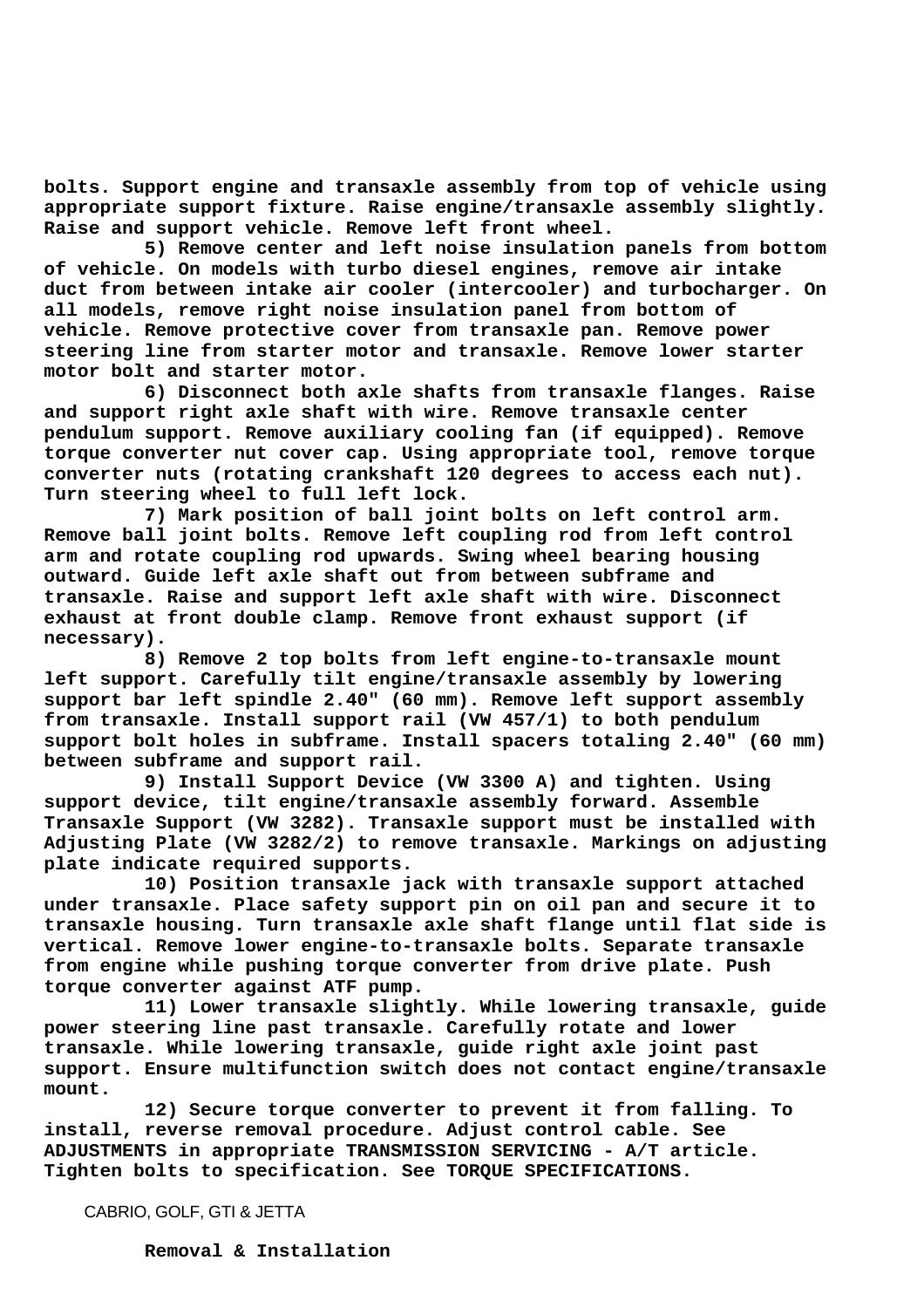**1) Obtain radio code. Disconnect negative battery cable. On models equipped with V6 engine, remove battery. On all models, disconnect speedometer cable from transaxle. Disconnect all harness connections at transaxle. Position harnesses aside.**

 **2) On models equipped with V6 engine, remove multi-function Transaxle Range (TR) switch. On all models, move gear selector lever to Park. Disconnect selector lever cable from lever/selector shaft. Remove selector lever cable circlip and remove selector lever cable.**

 **3) Using appropriate tool, clamp-off ATF cooler hoses. Disconnect hoses at ATF cooler. Support engine and transaxle assembly from top of vehicle using appropriate support fixture.**

 **4) Remove starter. Remove power steering pressure hose bracket. On models equipped with V6 engine, disconnect cooling fan harness connector. On all models, remove front engine mount bolt and remove mount bracket.**

 **5) Remove engine coolant recovery tank and set aside. Remove left engine mount assembly. Remove upper engine-to-transaxle bolts. Remove transaxle oil pan protective plate.**

 **6) On models equipped with V6 engine, remove right-side drive belt cover and vibration dampening weight. On all models, remove torque converter cover plate and nuts from torque converter. Disconnect axle shafts at transaxle flanges.**

 **7) Raise right-side axle shaft and secure with wire. Remove left front wheel. Turn steering full-right to lock position. Mark position of ball joint bolts on left-side control arm for installation reference. On models equipped with Plus Suspension option, remove both outer-most bolts. Loosen, but do not remove inner bolt. On models equipped with 4-cylinder engine, remove all bolts.**

 **8) On all models, swing ball joint outward and secure leftside axle shaft aside (remove axle shaft if triple-roller type joint). Support transaxle with transmission jack.**

 **9) Remove lower engine-to-transmission bolts. Tilt engine and transaxle forward. Separate transaxle from engine. Push torque converter up against pump. Lower engine, then transaxle slightly and guide power steering pressure line past transaxle.**

 **10) Remove transaxle from vehicle. To install, reverse removal procedure. Adjust control cable. See ADJUSTMENTS in appropriate TRANSMISSION SERVICING - A/Tarticle. Tighten bolts to specification. See TORQUE SPECIFICATIONS.**

## PASSAT

 **Removal & Installation (Model 01N)**

 **1) Obtain radio code. Disconnect negative battery cable. Remove engine cover. Support engine and transaxle assembly from top of vehicle using appropriate support fixture. Raise and support vehicle. Remove front wheels.**

 **2) Remove noise insulation tray and noise insulation tray bracket. Disconnect all harness connections and retainers from transaxle. Position harnesses aside. Disconnect speedometer connector from transaxle. Remove front exhaust and catalytic converter. Remove right axle shaft protective plate.**

 **3) Remove selector lever cable protective plate. Remove right**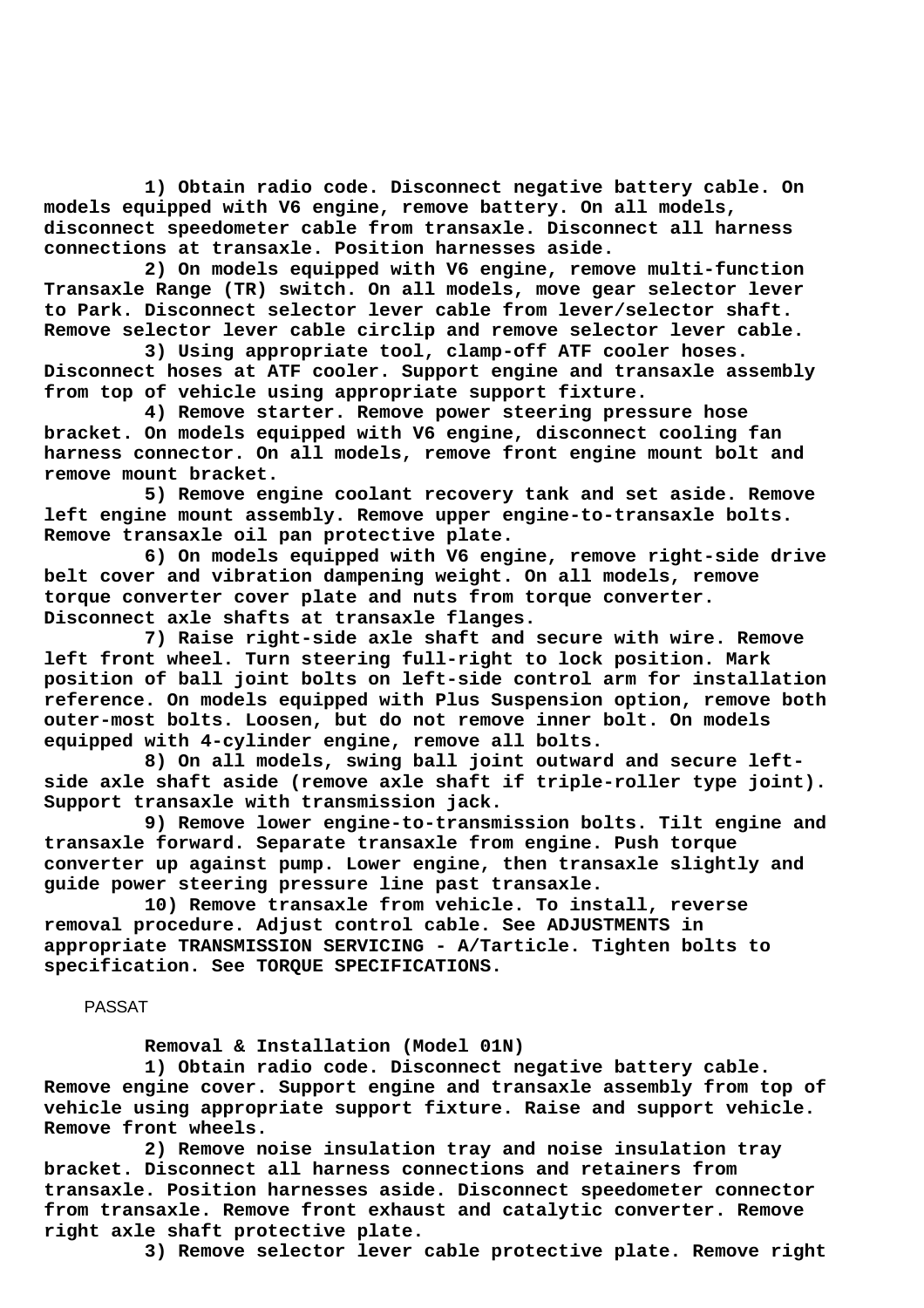**bonded rubber mount protective plate from transaxle. Remove ATF lines from engine/transaxle assembly and wire aside. Disconnect axle shafts from flanges and support with wire. Remove starter motor. Remove nut from torque converter. Remove lower engine-to-transaxle bolts.**

 **4) Assemble Transaxle Support (VW 3282). Transaxle support must be installed with Adjusting Plate (VW 3282/2) to remove transaxle. Markings on adjusting plate indicate required supports. Arrows on adjusting plates must point forward.**

 **5) Position transaxle jack with transaxle support attached under transaxle. Align adjustment plate parallel to transaxle and lock safety support on transaxle. Move gear selector lever to Park. Disconnect selector lever cable from selector shaft. Remove selector lever cable anchor bolt and remove selector lever cable.**

 **6) Remove right transaxle support with bonded rubber mount. Remove left bonded rubber mount. Lower rear of engine/transaxle assembly slightly with jack. Remove upper engine-to-transaxle bolts. Separate transaxle from engine. Push torque converter up against ATF pump.**

 **7) Lower transaxle and secure torque converter to prevent it from falling. To install, reverse removal procedure. Adjust control cable. See ADJUSTMENTS in appropriate TRANSMISSION SERVICING - A/T article. Tighten bolts to specification. See TORQUE SPECIFICATIONS.**

## **Removal & Installation (Model 01V)**

 **1) Obtain radio code. Disconnect negative battery cable. Remove engine cover. Support engine and transaxle assembly from top of vehicle using appropriate support fixture. Raise and support vehicle. Remove front wheels.**

 **2) Remove noise insulation tray and noise insulation tray bracket. Remove left and right axle shaft noise insulation from wheel housing. Remove right axle shaft protective plate. Remove left and right axle shaft assemblies. Remove multi-function Transaxle Range (TR) switch connector.**

 **3) Disconnect all harness connections and retainers from transaxle. Position harnesses aside. Disconnect speedometer connector from transaxle. Mark position of selector lever support bracket on transaxle housing. Remove selector lever support bracket. Remove front exhaust. Remove ATF lines from engine/transaxle assembly. Install clean plugs in ATF lines and wire aside.**

 **4) Remove selector lever cable from selector shaft lever. Remove starter motor. Using Socket (V 175), unbolt torque converter from drive plate. Remove lower engine-to-transaxle bolts. Assemble Transaxle Support (VW 3282).**

 **5) Transaxle support must be installed with Adjusting Plate (VW 3282/19) to remove transaxle. Markings on adjusting plate indicate required supports. Arrows on adjusting plates must point forward. Position transaxle jack with transaxle support attached under transaxle. Align adjustment plate parallel to transaxle and lock safety support on transaxle.**

 **6) Remove right bonded rubber mount protective plate from transaxle. Remove right transaxle support with bonded rubber mount. Remove left bonded rubber mount. Before loosening subframe bolts,**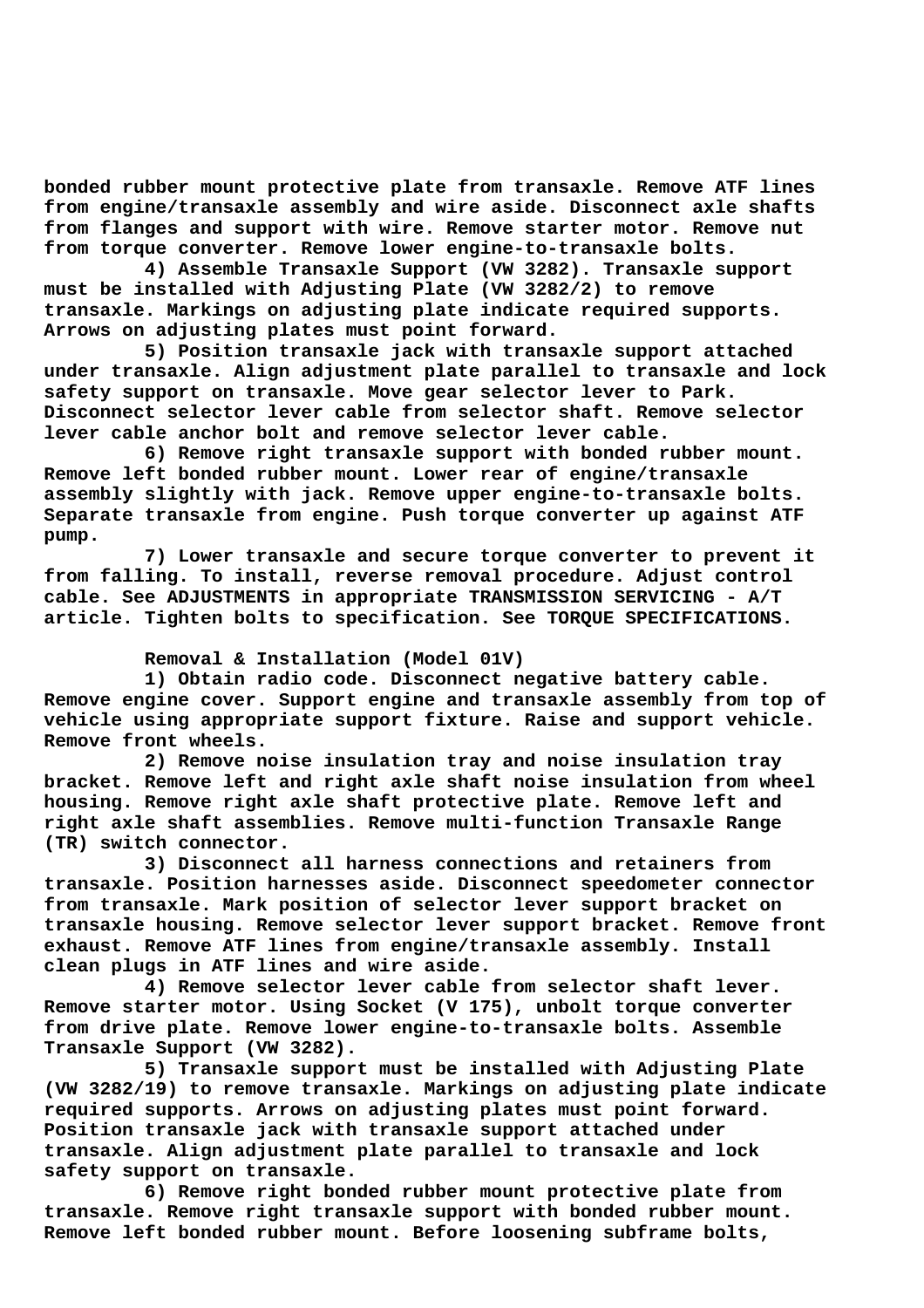**ensure alignment holes in subframe are aligned using Mandrel (3393). Remove 6 bolts from very rear of subframe. Remove 2 front subframe bolts (middle of subframe behind stabilizer bar brackets).**

 **7) Loosen 4 bolts on very front of subframe 3 full turns. This will allow rear of subframe to drop about 5.9" (150 mm). Lower rear of engine/transaxle assembly slightly with jack. Remove upper engine-to-transaxle bolts. Separate transaxle from engine. Push torque converter from drive plate. Press torque converter against ATF pump.**

 **8) Lower transaxle and secure torque converter to prevent it from falling. Swivel transaxle and carefully guide it out between subframe and underbody. To install, reverse removal procedure. Adjust control cable. See ADJUSTMENTS in TRANSMISSION SERVICING - A/T article. Tighten bolts to specification. See TORQUE SPECIFICATIONS.**

## **TORQUE SPECIFICATIONS**

| TORQUE SPECIFICATIONS (BEETLE)                                                              |
|---------------------------------------------------------------------------------------------|
| Application<br>Ft. Lbs. (N.m)                                                               |
| Axle Shaft-To-Flange Bolts<br>30(41)<br>Ball Joint-To-Control Arm Bolts<br>15(20)           |
| Coupling Rod-To-Control Arm Bolt<br>33 (45)                                                 |
| 24 (33)<br>Protective Cap-To-Axle Shaft Nuts                                                |
| Rear Transaxle Mount (1)                                                                    |
| Mount-To-Transaxle Bolts  (2) 30 (41)                                                       |
|                                                                                             |
| Torque Converter-To-Drive Plate Bolts  44 (60)                                              |
| Transaxle-To-Body (1)                                                                       |
|                                                                                             |
|                                                                                             |
| Transaxle-To-Engine                                                                         |
|                                                                                             |
|                                                                                             |
| Wheel Lug Nuts $\dots\dots\dots\dots\dots\dots\dots\dots\dots\dots\dots\dots\dots$ 89 (121) |
|                                                                                             |
| (1) - Always use NEW bolts.                                                                 |
| (2) - Tighten bolt an additional 90 degrees.                                                |
|                                                                                             |
| TORQUE SPECIFICATIONS (PASSAT - MODEL 01N)                                                  |
|                                                                                             |
| Application<br>Ft. Lbs. (N.m)                                                               |
| Axle Shaft Protective Plate-To-Transaxle Bolts  18 (24)                                     |
| Axle Shaft-To-Flange                                                                        |
|                                                                                             |
|                                                                                             |
| Axle-To-Hub Lock Nut                                                                        |
| Without Plus Suspension  195 (265)                                                          |
|                                                                                             |
| Right Bonded Rubber Mount Protective                                                        |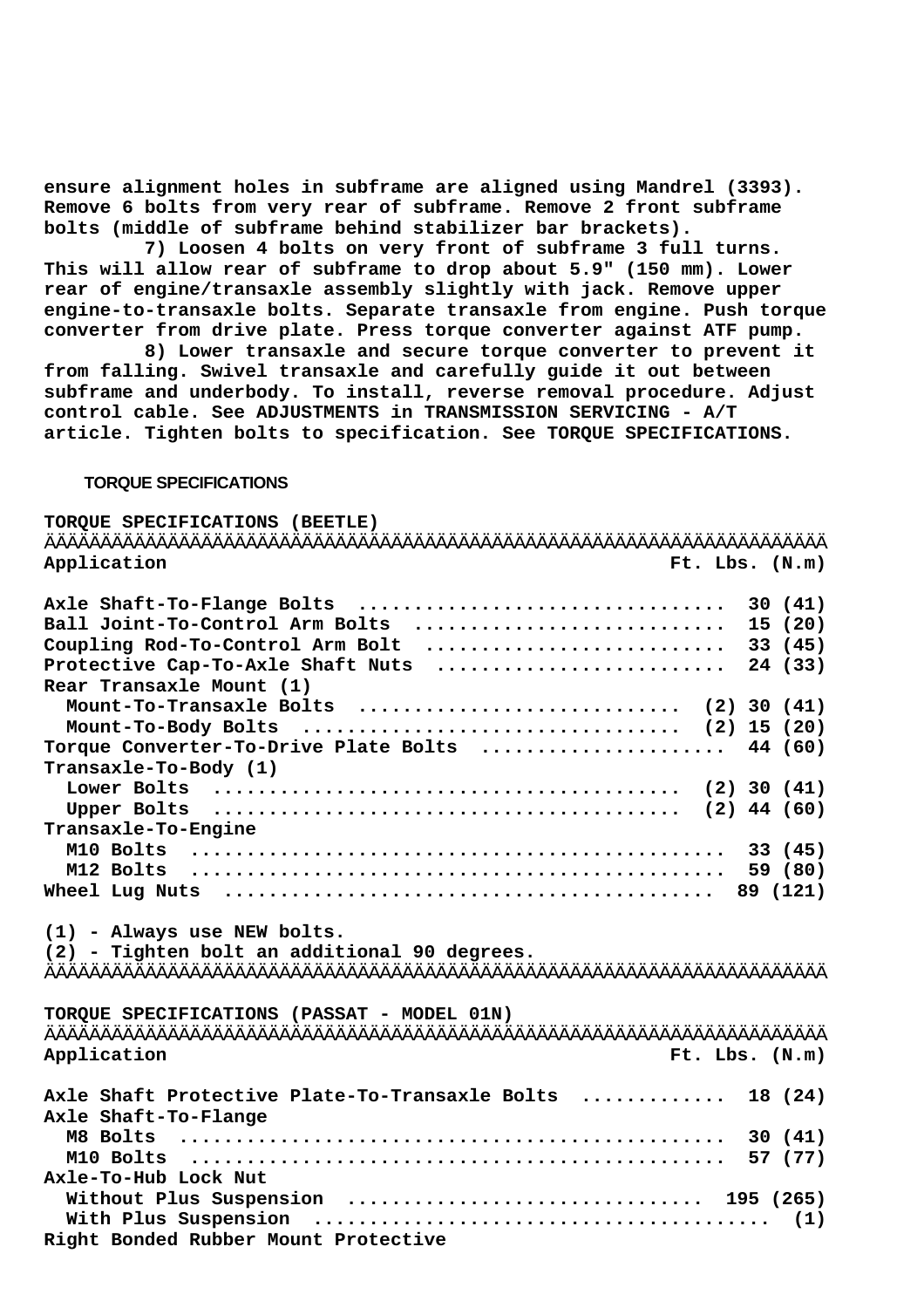| Selector Lever Cable Support Bracket Bolts  17 (23)                                         |
|---------------------------------------------------------------------------------------------|
| Selector Lever Cable-To-Support Bracket Bolts  (3)                                          |
| Selector Lever Protective Plate-To-Transaxle                                                |
| м6                                                                                          |
|                                                                                             |
|                                                                                             |
| Torque Converter-To-Drive Plate Bolts  63 (85)                                              |
| Transaxle-To-Engine                                                                         |
|                                                                                             |
|                                                                                             |
| Wheel Lug Nuts $\dots\dots\dots\dots\dots\dots\dots\dots\dots\dots\dots\dots\dots$ 89 (121) |
|                                                                                             |
| $(1)$ - Tighten to 66 ft. lbs. $(90 N.m)$ plus an additional 45 degrees.                    |
| $(2)$ - Tighten to 89 INCH Lbs. $(10 N.m).$                                                 |
| $(3)$ - Tighten to 106 INCH Lbs. $(12 N.m).$                                                |
|                                                                                             |
|                                                                                             |
| TORQUE SPECIFICATIONS (PASSAT - MODEL 01V)                                                  |
|                                                                                             |
| Application<br>Ft. Lbs. (N.m)                                                               |
|                                                                                             |
|                                                                                             |
|                                                                                             |
| Axle Shaft-To-Flange Bolts  59 (80)                                                         |
| Axle Shaft-To-Wheel Hub                                                                     |
|                                                                                             |
|                                                                                             |
| Axle-To-Hub Lock Nut                                                                        |
| Without Plus Suspension  195 (265)                                                          |
|                                                                                             |
|                                                                                             |
| Subframe-To-Body                                                                            |
|                                                                                             |
|                                                                                             |
|                                                                                             |
| Torque Converter-To-Drive Plate Bolts  63 (85)                                              |
| Transaxle-To-Engine                                                                         |
|                                                                                             |
|                                                                                             |
| Wheel Lug Nuts $\dots\dots\dots\dots\dots\dots\dots\dots\dots\dots\dots\dots\dots$ 89 (121) |
|                                                                                             |
| $(1)$ - Tighten to 89 INCH Lbs. $(10 N.m)$ .                                                |
| (2) - Tighten an additional 180 degrees.                                                    |
| $(3)$ - Tighten to 66 ft. lbs. $(90 N.m)$ plus an additional 45 degrees.                    |
| (4) - Always use NEW bolts.                                                                 |
| (5) - Tighten an additional 90 degrees.                                                     |
|                                                                                             |
|                                                                                             |
| TORQUE SPECIFICATIONS (EXCEPT BEETLE & PASSAT)                                              |
|                                                                                             |

ÄÄÄÄÄÄÄÄÄÄÄÄÄÄÄÄÄÄÄÄÄÄÄÄÄÄÄÄÄÄÄÄÄÄÄÄÄÄÄÄÄÄÄÄÄÄÄÄÄÄÄÄÄÄÄÄÄÄÄÄÄÄÄÄÄÄÄÄÄÄ Application **Ft.** Lbs. (N.m)